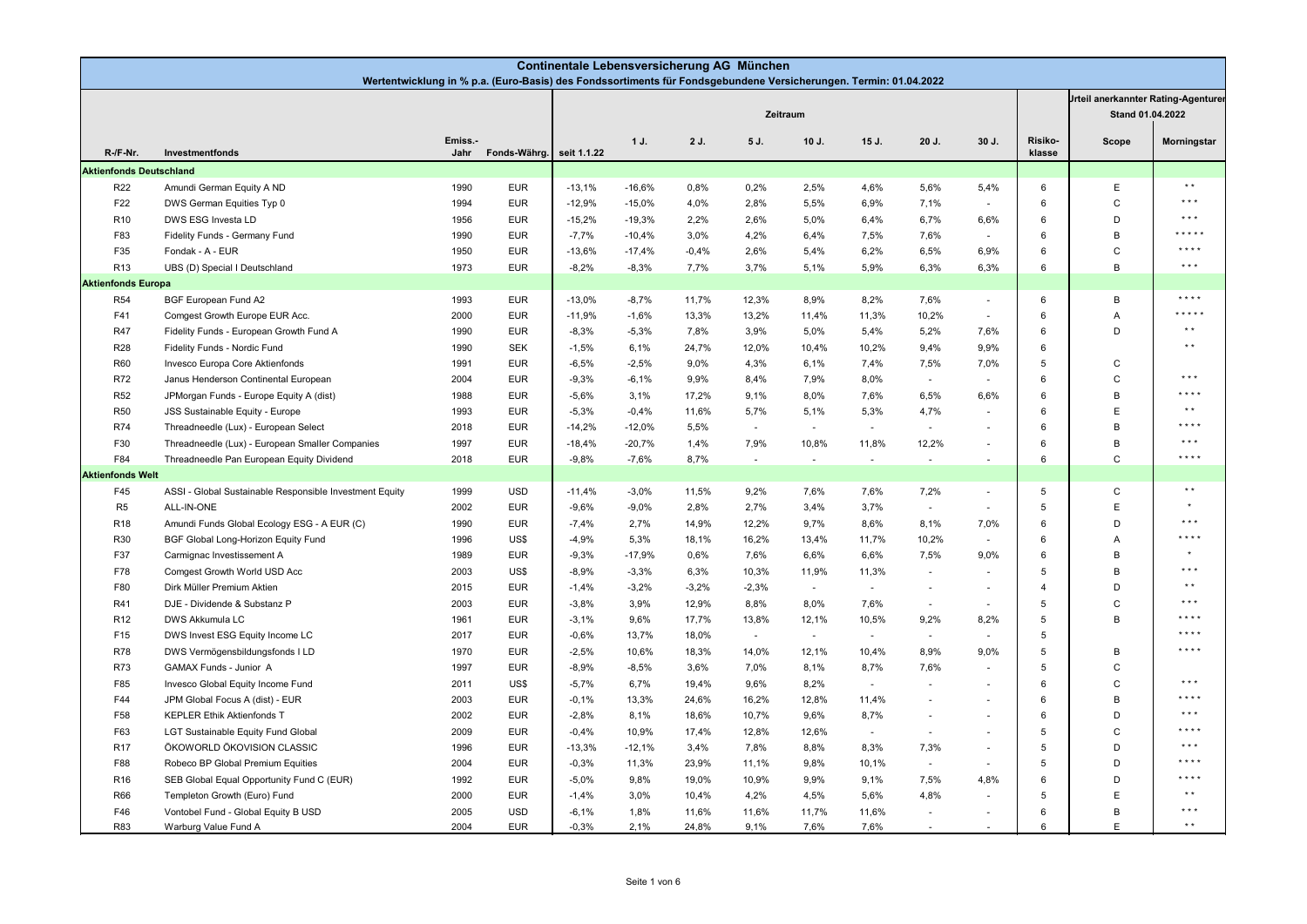|                                  | Continentale Lebensversicherung AG München<br>Wertentwicklung in % p.a. (Euro-Basis) des Fondssortiments für Fondsgebundene Versicherungen. Termin: 01.04.2022 |                 |                          |          |          |          |       |                          |                                                                |         |                          |                   |                |                     |
|----------------------------------|----------------------------------------------------------------------------------------------------------------------------------------------------------------|-----------------|--------------------------|----------|----------|----------|-------|--------------------------|----------------------------------------------------------------|---------|--------------------------|-------------------|----------------|---------------------|
|                                  |                                                                                                                                                                |                 |                          |          |          |          |       |                          | <b>Jrteil anerkannter Rating Agenturer</b><br>Stand 01.04.2022 |         |                          |                   |                |                     |
| $R / F$ Nr.                      | Investmentfonds                                                                                                                                                | Emiss.-<br>Jahr | Fonds-Währg. seit 1.1.22 |          | 1J.      | 2 J.     | 5 J.  | $10J$ .                  | $15J$ .                                                        | $20J$ . | $30J$ .                  | Risiko-<br>klasse | Scope          | Morningstar         |
| Aktienfonds Nordamerika / USA    |                                                                                                                                                                |                 |                          |          |          |          |       |                          |                                                                |         |                          |                   |                |                     |
| R43                              | Amundi Funds US Pioneer Fund - A EUR (C)                                                                                                                       | 2001            | <b>EUR</b>               | $-2,4%$  | 16,6%    | 25,0%    | 19,0% | 15,7%                    | 13,9%                                                          | 11,3%   |                          |                   | B              | ****                |
| <b>R44</b>                       | Amundi Funds Pioneer US Equity Research Value                                                                                                                  | 2008            | <b>EUR</b>               | 1.5%     | 22,5%    | 28,8%    | 14,6% | 11,8%                    | $\sim$                                                         | $\sim$  | $\sim$                   |                   | E              | $\star \star \star$ |
| <b>R53</b>                       | JPMorgan Funds - America Equity A (dist)                                                                                                                       | 1988            | US\$                     | 1,6%     | 20,9%    | 28,8%    | 19,6% | 16,4%                    | 15,0%                                                          | 12,1%   | 9,6%                     |                   | B <sub>1</sub> | *****               |
| <b>Aktienfonds Lateinamerika</b> |                                                                                                                                                                |                 |                          |          |          |          |       |                          |                                                                |         |                          |                   |                |                     |
| R24                              | DWS Invest Brazilian Equities LC                                                                                                                               | 2012            | <b>EUR</b>               | 41.1%    | 43.0%    | 35,2%    | 18,0% | $\overline{\phantom{a}}$ | $\overline{a}$                                                 |         |                          |                   |                | * * * * *           |
| R29                              | Fidelity Funds - Latin America Fund                                                                                                                            | 1994            | US\$                     | 29,3%    | 34,6%    | 29,1%    | 7,7%  | 4,2%                     | 3,3%                                                           | 6,3%    |                          |                   | $\mathsf{C}$   | $* * * * *$         |
| <b>Aktienfonds Asien</b>         |                                                                                                                                                                |                 |                          |          |          |          |       |                          |                                                                |         |                          |                   |                |                     |
| <b>R76</b>                       | BGF Japan Small & MidCap Opportunities Fund A2                                                                                                                 | 1987            | US\$                     | $-10,5%$ | $-15,6%$ | $-1,4%$  | 1,7%  | 5,9%                     | 6,9%                                                           | 5,3%    | 5.4%                     | 6                 | $\mathsf{C}$   | $\star \star \star$ |
| R <sub>27</sub>                  | Fidelity Funds - Sustainable Asia Equity                                                                                                                       | 1990            | US\$                     | $-6.7%$  | $-15,2%$ | 1,0%     | 6,4%  | 8,0%                     | 8,0%                                                           | 9,1%    | 7.8%                     | 6                 | $\overline{A}$ | $\star \star \star$ |
| <b>R96</b>                       | JPMorgan Funds - JF China Fund A (dist)                                                                                                                        | 1994            | US\$                     | $-17,0%$ | $-43,1%$ | $-19,4%$ | 4,3%  | 8,8%                     | 7,9%                                                           | 9,4%    | $\sim$                   |                   | B <sub>1</sub> | $* * * *$           |
| <b>Branchen-/Themenfonds</b>     |                                                                                                                                                                |                 |                          |          |          |          |       |                          |                                                                |         |                          |                   |                |                     |
| F59                              | BGF World Gold Fund A2 USD                                                                                                                                     | 1994            | US\$                     | 10.6%    | 20,2%    | 7.6%     | 11,6% | 6.7%                     | 3,5%                                                           | 3.9%    | $\sim$                   |                   | D              | $\star \star \star$ |
| <b>R97</b>                       | BGF World Mining Fund A2 EUR                                                                                                                                   | 1997            | US\$                     | 26,9%    | 57,4%    | 50,8%    | 26,8% | 14,4%                    | 8,2%                                                           | 7,7%    | $\sim$                   |                   |                | $* * * *$           |
| R <sub>26</sub>                  | Fidelity Funds - Global Thematic Opportunities                                                                                                                 | 1991            | US\$                     | $-7,5%$  | $-3,7%$  | 10,6%    | 8,3%  | 8,6%                     | 8,9%                                                           | 7,7%    | 6.6%                     |                   | D              | $\star \star \star$ |
| F64                              | Invesco Global Consumer Trends Fund A                                                                                                                          | 1994            | US\$                     | $-17.2%$ | $-35,0%$ | $-7,0%$  | 7,3%  | 12,5%                    | 13,7%                                                          | 11,2%   | $\sim$                   |                   | $\mathsf{C}$   | $* * * *$           |
| R99                              | JPMorgan Funds - Europe Dynamic Technologies                                                                                                                   | 1999            | <b>EUR</b>               | $-13.7%$ | $-10.5%$ | 14.1%    | 16,5% | 17.1%                    | 16.0%                                                          | 13,7%   | $\sim$                   |                   |                | $\star \star \star$ |
| <b>R38</b>                       | ÖKOWORLD KLIMA                                                                                                                                                 | 2007            | <b>EUR</b>               | $-13.1%$ | $-16.1%$ | 2,9%     | 13,5% | 13,5%                    | $\overline{\phantom{a}}$                                       | ÷.      | $\sim$                   |                   | B              | $* * * *$           |
| R <sub>21</sub>                  | ÖKOWORLD ROCK 'N' ROLL FONDS                                                                                                                                   | 2008            | <b>EUR</b>               | $-13.8%$ | $-21.3%$ | $-4,0%$  | 3,7%  | 5,0%                     | ÷.                                                             | ×.      | $\overline{\phantom{a}}$ |                   | <b>R</b>       | ****                |
| R42                              | ÖKOWORLD WATER FOR LIFE                                                                                                                                        | 2008            | <b>EUR</b>               | $-13,6%$ | $-17,4%$ | 2,9%     | 6,6%  | 6,8%                     |                                                                | ×.      | $\sim$                   |                   | D              | $\star$ $\star$     |
| <b>F77</b>                       | Robeco Global Consumer Trends Equities D EUR                                                                                                                   | 1998            | <b>EUR</b>               | $-15,2%$ | $-19,8%$ | $-1,9%$  | 11,5% | 13,5%                    | 14,6%                                                          | 13,1%   | $\overline{a}$           |                   | $\overline{A}$ | $* * * *$           |
| F <sub>55</sub>                  | terrAssisi Aktien I AMI                                                                                                                                        | 2009            | <b>EUR</b>               | $-5,9%$  | 9,7%     | 19,6%    | 14,3% | 12,3%                    | $\overline{\phantom{a}}$                                       | $\sim$  | $\overline{\phantom{a}}$ |                   | B              | $* * * *$           |
| Index-/Indexorientierte Fonds    |                                                                                                                                                                |                 |                          |          |          |          |       |                          |                                                                |         |                          |                   |                |                     |
| <b>R89</b>                       | Pictet - Europe Index - R EUR                                                                                                                                  | 2001            | <b>EUR</b>               | $-6.1%$  | 2.3%     | 14.4%    | 8.1%  | 7.1%                     | 6.8%                                                           | 6.2%    | $\sim$                   | 6                 | $\mathsf{C}$   | $\star \star \star$ |
| <b>R88</b>                       | Pictet - USA Index - R USD                                                                                                                                     | 2001            | US\$                     | $-2,6%$  | 17,4%    | 24,9%    | 17,8% | 15,5%                    | 14,6%                                                          | 11,8%   |                          |                   | $\mathsf{C}$   | $* * * * *$         |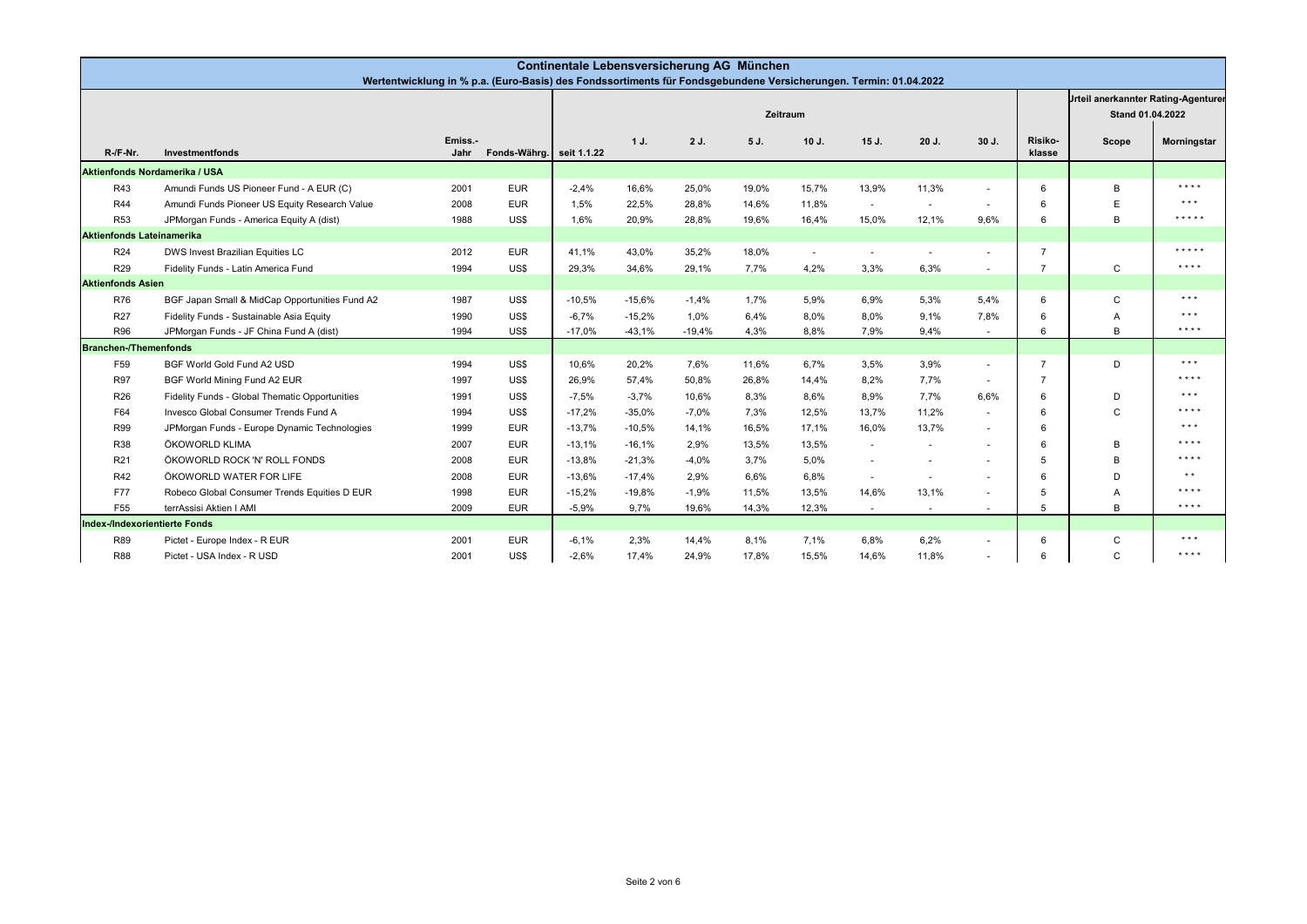|                               | Continentale Lebensversicherung AG München<br>Wertentwicklung in % p.a. (Euro-Basis) des Fondssortiments für Fondsgebundene Versicherungen. Termin: 01.04.2022 |                 |                          |          |          |          |         |                          |                                                                |        |         |                   |          |                     |
|-------------------------------|----------------------------------------------------------------------------------------------------------------------------------------------------------------|-----------------|--------------------------|----------|----------|----------|---------|--------------------------|----------------------------------------------------------------|--------|---------|-------------------|----------|---------------------|
|                               |                                                                                                                                                                |                 |                          |          |          |          |         |                          | <b>Jrteil anerkannter Rating-Agenturer</b><br>Stand 01.04.2022 |        |         |                   |          |                     |
| $R / F Nr$ .                  | Investmentfonds                                                                                                                                                | Emiss.-<br>Jahr | Fonds-Währg. seit 1.1.22 |          | 1J.      | 2 J.     | 5 J.    | $10J$ .                  | 15J.                                                           | 20 J.  | $30J$ . | Risiko-<br>klasse | Scope    | Morningstar         |
| <b>ETF</b>                    |                                                                                                                                                                |                 |                          |          |          |          |         |                          |                                                                |        |         |                   |          |                     |
| F93                           | AMUNDI INDEX MSCI PACIFIC EX JAPAN                                                                                                                             | 2017            | <b>EUR</b>               | 4,9%     | 17,5%    | 18,5%    | $\sim$  |                          |                                                                |        |         | 6                 | E        | $\star$ $\star$     |
| F75                           | iShares Ageing Population ETF USD                                                                                                                              | 2016            | <b>USD</b>               | $-2,1%$  | $-0.6%$  | 12,0%    | 11,2%   |                          |                                                                |        |         | 6                 |          | $\star$ $\star$     |
| F76                           | iShares Automation & Robotics ETF USD                                                                                                                          | 2016            | <b>USD</b>               | $-16.1%$ | $-8,7%$  | 12,1%    | 18,9%   |                          |                                                                |        |         | 6                 |          | $\star$ $\star$     |
| F89                           | iShares Core € Govt Bond ETF                                                                                                                                   | 2009            | <b>EUR</b>               | $-5,3%$  | $-11,2%$ | $-6.4%$  | $-1,0%$ | 1,1%                     |                                                                |        | $\sim$  | 3                 | C        | * * * *             |
| F43                           | iShares Core MSCI Europe ETF EUR                                                                                                                               | 2009            | <b>USD</b>               | $-5.6%$  | 2.3%     | 14.6%    | 8,7%    | 7.6%                     |                                                                |        | $\sim$  | 6                 | B        | $* * * *$           |
| F50                           | iShares VII - Core MSCI Pac ex-Jpn USD                                                                                                                         | 2010            | <b>USD</b>               | 5,9%     | 14,2%    | 18,5%    | 9,3%    | 7,8%                     |                                                                |        | $\sim$  | 6                 | $\Omega$ | $* * *$             |
| F21                           | iShares Core MSCI World ETF USD                                                                                                                                | 2009            | <b>USD</b>               | $-3.0%$  | 12,0%    | 21,1%    | 15,1%   | 13.1%                    |                                                                |        | $\sim$  | 6                 | B        | *****               |
| F66                           | iShares Core S&P 500 ETF USD                                                                                                                                   | 2010            | <b>USD</b>               | $-2.6%$  | 17.6%    | 25,3%    | 18.7%   | 16.5%                    |                                                                |        | $\sim$  | 6                 | B        | *****               |
| F70                           | iShares Digitalisation ETF USD                                                                                                                                 | 2016            | <b>USD</b>               | $-12,8%$ | $-22,5%$ | $-1,2%$  | 12,7%   |                          |                                                                |        |         | 6                 |          | $\star$             |
| F68                           | iShares European Property Yield ETF EUR                                                                                                                        | 2018            | <b>EUR</b>               | $-6,8%$  | $-7,7%$  | 3,9%     | $\sim$  |                          |                                                                |        | $\sim$  | 6                 | C        | $* *$               |
| F69                           | iShares Healthcare Innovation ETF USD                                                                                                                          | 2016            | <b>USD</b>               | $-10,3%$ | $-16.8%$ | $-1,4%$  | 12,3%   |                          |                                                                |        | $\sim$  | 6                 | D        | $***$               |
| F49                           | iShares MSCI EMU ESG Screened ETF EUR                                                                                                                          | 2018            | <b>EUR</b>               | $-10,4%$ | $-8.7%$  | 9,0%     | $\sim$  |                          |                                                                |        | $\sim$  | 6                 |          | $\star \star \star$ |
| F92                           | iShares MSCI Europe ESG                                                                                                                                        | 2019            | <b>EUR</b>               | $-6,5%$  | 1,3%     | 14,2%    | $\sim$  |                          |                                                                |        | $\sim$  | 6                 |          |                     |
| F29                           | iShares MSCI World SRI ETF EUR                                                                                                                                 | 2017            | <b>USD</b>               | $-5,2%$  | 12,7%    | 21,6%    | $\sim$  |                          |                                                                |        |         | 6                 |          | * * * * *           |
| F20                           | SPDR Bloomberg Euro Aggregate Bond ETF                                                                                                                         | 2011            | <b>EUR</b>               | $-5.4%$  | $-11.2%$ | $-6.1%$  | $-0.9%$ | 1,5%                     |                                                                |        | $\sim$  | 3                 | B        | $* * * *$           |
| F67                           | Xtrackers II EUR Corporate Bond ETF 1C                                                                                                                         | 2010            | <b>EUR</b>               | $-4,9%$  | $-9,4%$  | $-4,1%$  | $-0.7%$ | 0,7%                     |                                                                |        | $\sim$  | 6                 | C        | $***$               |
| F60                           | Xtrackers DAX ETF 1C                                                                                                                                           | 2007            | <b>EUR</b>               | $-10,0%$ | $-11.7%$ | 5,0%     | 4,3%    | 5,4%                     |                                                                |        |         | 6                 | C        | $* * * *$           |
| F38                           | Xtrackers MSCI Emerging Markets ETF Core                                                                                                                       | 2017            | <b>USD</b>               | $-5.1%$  | $-9.2%$  | 1.8%     | $\sim$  |                          |                                                                |        |         | 6                 |          | $\star \star \star$ |
| F26                           | Xtrackers MSCI World ETF 1C Core                                                                                                                               | 2014            | <b>USD</b>               | $-3,1%$  | 11,9%    | 18,9%    | 14,6%   | $\overline{\phantom{a}}$ | $\sim$                                                         | $\sim$ | $\sim$  | 6                 | B        | $* * * * *$         |
| <b>Emerging Markets Fonds</b> |                                                                                                                                                                |                 |                          |          |          |          |         |                          |                                                                |        |         |                   |          |                     |
| R <sub>15</sub>               | JSS Systematic Equity - Syst. Emerging Markets                                                                                                                 | 1996            | US\$                     | $-4.6%$  | $-15.1%$ | $-2,4%$  | $-2,7%$ | $-0.3%$                  | 0,9%                                                           | 2.9%   | $\sim$  | 6                 | Е        |                     |
| <b>R67</b>                    | Magellan C                                                                                                                                                     | 1988            | <b>EUR</b>               | $-7,2%$  | $-21,8%$ | $-10,6%$ | $-4,5%$ | 0,4%                     | 2,2%                                                           | 5,0%   | $\sim$  | 6                 | E        | $\star$ $\star$     |
| F33                           | ÖKOWORLD GROWING MARKETS 2.0                                                                                                                                   | 2012            | <b>EUR</b>               | $-6.6%$  | $-3,7%$  | 17,4%    | 15,4%   | $\sim$                   | $\overline{\phantom{a}}$                                       | $\sim$ | $\sim$  | 6                 | A        | * * * * *           |
| R <sub>23</sub>               | Robeco Indian Equities D EUR                                                                                                                                   | 2010            | <b>EUR</b>               | $-1,3%$  | 24,9%    | 36,7%    | 20,0%   | 15,0%                    | $\sim$                                                         | $\sim$ | $\sim$  | 6                 | A        | *****               |
| F <sub>39</sub>               | Vontobel - Emerging Markets Equity                                                                                                                             | 1992            | US\$                     | $-6,4%$  | $-12,7%$ | $-1,1%$  | 1,4%    | 3,3%                     | 5,1%                                                           | 7,0%   |         | 6                 | D        | $\star \star \star$ |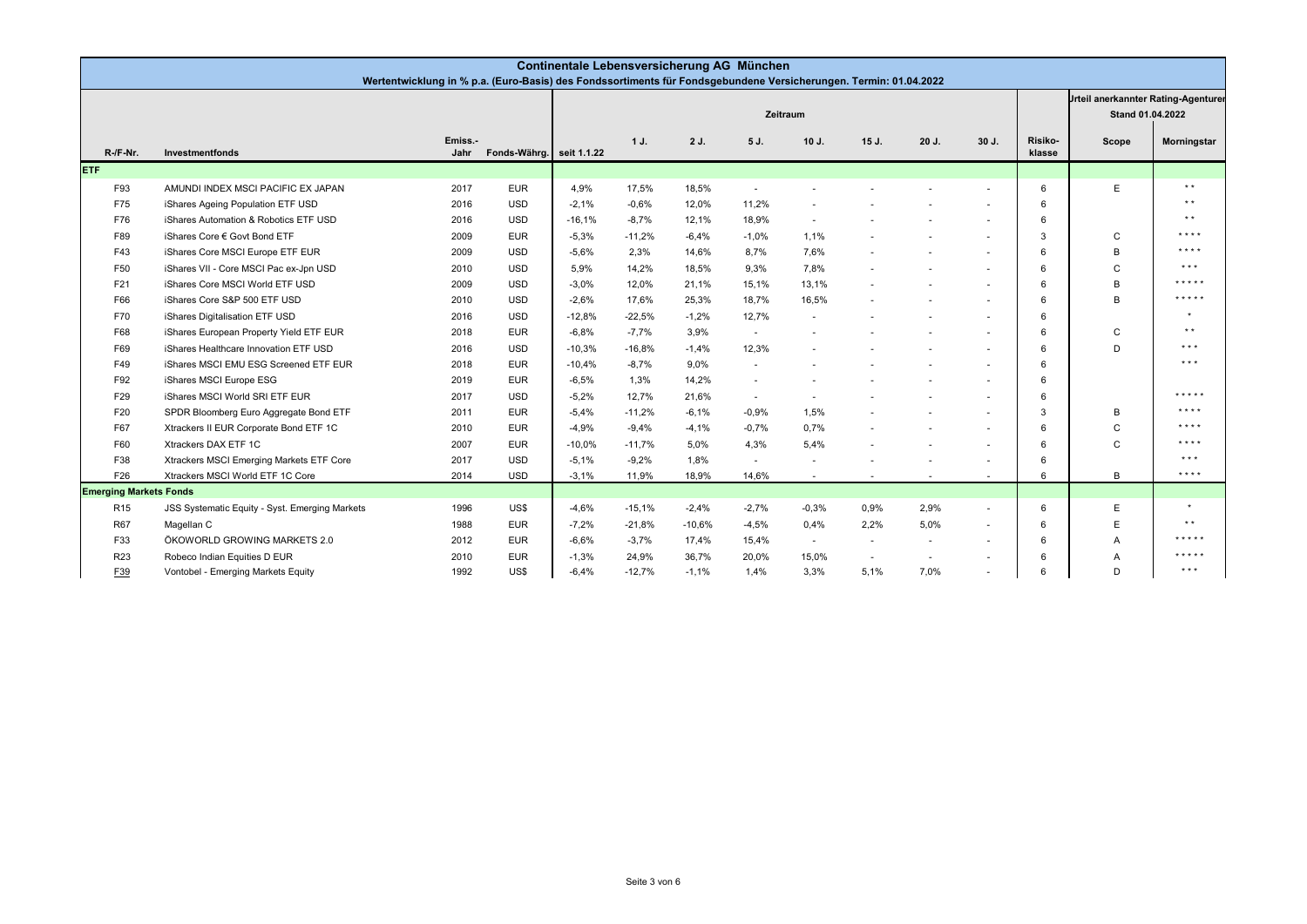|                                   | Continentale Lebensversicherung AG München<br>Wertentwicklung in % p.a. (Euro-Basis) des Fondssortiments für Fondsgebundene Versicherungen. Termin: 01.04.2022 |                 |                          |         |          |         |         |                          |                                                                |                          |                          |                         |              |                         |
|-----------------------------------|----------------------------------------------------------------------------------------------------------------------------------------------------------------|-----------------|--------------------------|---------|----------|---------|---------|--------------------------|----------------------------------------------------------------|--------------------------|--------------------------|-------------------------|--------------|-------------------------|
|                                   |                                                                                                                                                                |                 |                          |         |          |         |         |                          | <b>Jrteil anerkannter Rating-Agenturer</b><br>Stand 01.04.2022 |                          |                          |                         |              |                         |
| R-/F-Nr.                          | Investmentfonds                                                                                                                                                | Emiss.-<br>Jahr | Fonds-Währg. seit 1.1.22 |         | 1 J.     | 2 J.    | 5 J.    | $10J$ .                  | 15 J.                                                          | 20 J.                    | 30 J.                    | Risiko-<br>klasse       | Scope        | Morningstar             |
| Vermögensverwaltende Fonds        |                                                                                                                                                                |                 |                          |         |          |         |         |                          |                                                                |                          |                          |                         |              |                         |
| F16                               | Amundi Ethik Fonds (A)                                                                                                                                         | 2000            | <b>EUR</b>               | $-5,0%$ | $-6,4%$  | $-0.2%$ | 2,1%    | 3,2%                     | 3,9%                                                           | 3,8%                     | ×.                       | $\overline{4}$          | Α            | * * * * *               |
| F51                               | BlackRock Managed Index Portfolios - Defensive                                                                                                                 | 2015            | <b>EUR</b>               | $-4,0%$ | $-4,9%$  | $-0,5%$ | 0,8%    | $\overline{a}$           | ÷                                                              |                          |                          | $\Delta$                | $\mathsf{C}$ | $***$                   |
| F53                               | BlackRock Managed Index Portfolios - Growth                                                                                                                    | 2015            | <b>EUR</b>               | $-5,9%$ | $-0,4%$  | 10,2%   | 8,4%    | $\sim$                   | $\blacksquare$                                                 | $\sim$                   | $\sim$                   | 5                       | B            | $***$                   |
| F52                               | BlackRock Managed Index Portfolios - Moderate                                                                                                                  | 2015            | <b>EUR</b>               | $-4,4%$ | $-1,3%$  | 5,7%    | 4,6%    | $\overline{\phantom{a}}$ | $\sim$                                                         | ÷.                       | $\sim$                   | $\Delta$                | $\mathsf{C}$ | $* * * *$               |
| R95                               | Carmignac Patrimoine A                                                                                                                                         | 1989            | <b>EUR</b>               | $-7,1%$ | $-15,0%$ | $-4,5%$ | 0,4%    | 1,1%                     | 2,2%                                                           | 3,5%                     | 5,5%                     |                         | D            | $\star$ $\star$         |
| R <sub>8</sub>                    | Ethna-AKTIV (A)                                                                                                                                                | 2002            | <b>EUR</b>               | $-4,9%$ | $-4,0%$  | 0,4%    | 1,3%    | 1.4%                     | 2,3%                                                           | 3.6%                     | ×.                       | $\overline{\mathbf{4}}$ | $\mathsf{C}$ | $* * *$                 |
| F47                               | Fidelity Funds - SMART Global Defensive                                                                                                                        | 2007            | <b>EUR</b>               | $-4,6%$ | $-8,5%$  | $-3,3%$ | $-2,4%$ | $\sim$                   |                                                                |                          |                          | $\overline{4}$          | D            | $\star$                 |
| F27                               | Flossbach v. Storch - Multi Asset - Balanced                                                                                                                   | 2007            | <b>EUR</b>               | $-4,5%$ | $-3,1%$  | 1,7%    | 2,7%    | 3,9%                     | $\overline{\phantom{a}}$                                       | $\overline{\phantom{a}}$ | $\sim$                   | 4                       | C            | * * * *                 |
| F36                               | Flossbach von Storch SICAV - Multiple Opportunities - R                                                                                                        | 2007            | <b>EUR</b>               | $-2,7%$ | 1,6%     | 6,2%    | 6,7%    | 6,7%                     | $\blacksquare$                                                 | ٠                        | $\sim$                   | $\overline{4}$          | Α            | * * * * *               |
| R <sub>14</sub>                   | JSS Multi Asset - Thematic Balanced (CHF)                                                                                                                      | 1992            | CHF                      | $-5,2%$ | $-2,7%$  | 2,6%    | 5,1%    | 5,3%                     | 5,9%                                                           | 5,6%                     | $\sim$                   | 4                       | B            | $* * * * *$             |
| R <sub>20</sub>                   | JSS Sustainable Multi Asset - Balanced (EUR)                                                                                                                   | 1995            | <b>EUR</b>               | $-6,2%$ | $-7,7%$  | 0,1%    | 3,0%    | 4,1%                     | 4,5%                                                           | 4,3%                     | $\sim$                   | $\overline{4}$          | $\mathsf{C}$ | * * * *                 |
| R <sub>19</sub>                   | JSS Sustainable - Global Opportunities                                                                                                                         | 1994            | <b>EUR</b>               | $-5,5%$ | $-3,4%$  | 5,9%    | 4,8%    | 3,8%                     | 4,1%                                                           | 3,8%                     | $\sim$                   | $\overline{4}$          | $\mathsf{C}$ | $\star \star \star$     |
| R81                               | La Française Systematic ETF-Dachfonds P                                                                                                                        | 2007            | <b>EUR</b>               | $-7,9%$ | $-3,3%$  | 6,1%    | 2,5%    | 2,4%                     | 2,6%                                                           | ÷                        | $\sim$                   | 5                       | D            | $\star$ $\star$         |
| F28                               | M & W Privat                                                                                                                                                   | 2006            | <b>EUR</b>               | 16,2%   | 28,1%    | 14,4%   | 14,6%   | 7,7%                     | 4,8%                                                           |                          | $\overline{\phantom{a}}$ | 6                       | $\mathsf{C}$ | $* * *$                 |
| F65                               | ODDO BHF Polaris Moderate DRW                                                                                                                                  | 2006            | <b>EUR</b>               | $-4,1%$ | $-2,4%$  | 1,6%    | 2,7%    | 2,7%                     | 3,0%                                                           | ٠                        | $\overline{\phantom{a}}$ | $\mathcal{R}$           | B            | * * * * *               |
| <b>R35</b>                        | PIMCO Global Core Asset Fund EUR                                                                                                                               | 2009            | <b>EUR</b>               | $-6,8%$ | $-5,8%$  | 4,5%    | 4,7%    | 3,8%                     | $\overline{\phantom{a}}$                                       | $\sim$                   |                          | 5                       | Α            | $\star$ $\star$ $\star$ |
| R91                               | PremiumStars Chance                                                                                                                                            | 2001            | <b>EUR</b>               | $-5,7%$ | $-5,0%$  | 6,5%    | 9,5%    | 9,4%                     | 9,1%                                                           | 8,0%                     | $\sim$                   | 5                       | Α            | * * * * *               |
| F86                               | PRIME VALUES Income (EUR)                                                                                                                                      | 1995            | <b>EUR</b>               | $-5,4%$ | $-6,6%$  | $-1,2%$ | $-0,1%$ | 0,5%                     | 1,5%                                                           | 2,1%                     | $\sim$                   | $\mathcal{R}$           | D            | $\star$ $\star$         |
| <b>R87</b>                        | Sauren Fonds Global Defensiv A                                                                                                                                 | 2003            | <b>EUR</b>               | $-1,3%$ | $-2,2%$  | 2,2%    | 1,8%    | 1,4%                     | 1,6%                                                           | ÷.                       |                          | $\mathcal{R}$           | $\mathsf{C}$ | ****                    |
| <b>R37</b>                        | Sauren Fonds Global Growth A                                                                                                                                   | 1999            | <b>EUR</b>               | $-7,9%$ | $-7,1%$  | 11,1%   | 10,0%   | 9,7%                     | 9,3%                                                           | 8,3%                     | $\sim$                   | 6                       | $\mathsf{C}$ | $***$                   |
| F81                               | #NV                                                                                                                                                            | 2008            | <b>EUR</b>               | $-4,1%$ | $-1,9%$  | 3,4%    | 2,8%    | 2,4%                     | ÷.                                                             |                          |                          | $\overline{4}$          | B            | $***$                   |
| F82                               | Swiss Rock Dachfonds - Wachstum A                                                                                                                              | 2008            | <b>EUR</b>               | -4,8%   | 5,2%     | 14,8%   | 9,7%    | 7,8%                     | $\blacksquare$                                                 |                          | $\overline{\phantom{a}}$ | -5                      | B            | $* * * *$               |
| F54                               | Swisscanto Sustainable Balanced                                                                                                                                | 2005            | <b>EUR</b>               | $-5,3%$ | $-2,4%$  | 5,8%    | 6,6%    | 5,9%                     | 5,4%                                                           |                          | $\overline{\phantom{a}}$ | $\overline{4}$          | Α            | * * * * *               |
| F87                               | Templeton Global Income Fund A                                                                                                                                 | 2005            | <b>EUR</b>               | $-0.8%$ | $-0,4%$  | 5,2%    | 0,9%    | 2,2%                     | 3,9%                                                           | ٠                        | $\sim$                   | 5                       | E            | $\star$                 |
| R <sub>2</sub>                    | Warburg Zukunftsmanagement Defensiv                                                                                                                            | 2017            | <b>EUR</b>               | $-5,2%$ | $-6,1%$  | $-0,3%$ | $\sim$  | $\overline{a}$           |                                                                |                          | $\sim$                   | $\overline{4}$          |              | $* *$                   |
| R <sub>3</sub>                    | Warburg Zukunftsmanagement                                                                                                                                     | 2013            | <b>EUR</b>               | $-4,6%$ | $-1,2%$  | 7,3%    | 3,4%    |                          |                                                                |                          | $\sim$                   | 5                       | D            | $\star \star \star$     |
| <b>Renten- und Geldmarktfonds</b> |                                                                                                                                                                |                 |                          |         |          |         |         |                          |                                                                |                          |                          |                         |              |                         |
| F42                               | BNY Mellon Euroland Bond Fund EUR A                                                                                                                            | 2003            | <b>EUR</b>               | $-5,4%$ | $-11,8%$ | $-6,0%$ | $-1,6%$ | 0,3%                     | 1,9%                                                           | ÷.                       | ×.                       | 3                       | C            | $\star$ $\star$ $\star$ |
| <b>R68</b>                        | DWS Covered Bond Fund LD                                                                                                                                       | 1988            | <b>EUR</b>               | $-4,6%$ | $-9,5%$  | $-5,6%$ | $-2,1%$ | $-0,3%$                  | 1,0%                                                           | 1,4%                     | 2,2%                     | $\overline{2}$          | D            |                         |
| R40                               | <b>DWS Eurorenta</b>                                                                                                                                           | 1987            | <b>EUR</b>               | $-7,3%$ | $-13,8%$ | $-7,9%$ | $-2,1%$ | 0,2%                     | 1,5%                                                           | 1,9%                     | 3,2%                     | $\mathcal{R}$           | D            | $\star \star \star$     |
| F56                               | <b>KEPLER Ethik Rentenfonds T</b>                                                                                                                              | 2003            | <b>EUR</b>               | $-5,1%$ | $-9,7%$  | $-5,3%$ | $-1,3%$ | 0,3%                     | 1,6%                                                           | ÷.                       | $\sim$                   | $\mathcal{R}$           | $\mathsf{C}$ | $\star \star \star$     |
| F <sub>13</sub>                   | PIMCO GIS Dynamic Bond Fund                                                                                                                                    | 2009            | <b>EUR</b>               | $-4,2%$ | $-9,1%$  | $-3,8%$ | $-1,4%$ | $-0.6%$                  | $\sim$                                                         | $\sim$                   | $\sim$                   | $\boldsymbol{\Lambda}$  | $\mathsf{C}$ | $* *$                   |
| F14                               | Selection Global Convertibles                                                                                                                                  | 1985            | <b>EUR</b>               | $-5,3%$ | $-7,3%$  | 0,2%    | 1,1%    | 2,4%                     | 3,3%                                                           | 3,5%                     | 4,1%                     |                         | D            | $* *$                   |
| R4                                | <b>SGB Geldmarkt</b>                                                                                                                                           | 1990            | <b>EUR</b>               | $-0.2%$ | $-0.8%$  | $-0.7%$ | $-0.6%$ | $-0.5%$                  | $-0.1%$                                                        | 0,3%                     | 1,1%                     |                         | $\mathsf{C}$ |                         |
| <b>R90</b>                        | Templeton Global Bond Fund A EUR-H1                                                                                                                            | 2007            | <b>EUR</b>               | 2,1%    | 0,7%     | $-1,5%$ | $-3,1%$ | $-1,9%$                  | 0,1%                                                           | $\sim$                   | $\sim$                   | $\overline{\mathbf{4}}$ | E            |                         |
| R92                               | UBS (Lux) Money Market Fund - Sustainable                                                                                                                      | 1989            | <b>EUR</b>               | $-0.2%$ | $-0.7%$  | $-0.7%$ | $-0.6%$ | $-0.4%$                  | $-0.2%$                                                        | 0.2%                     | 0.8%                     |                         |              |                         |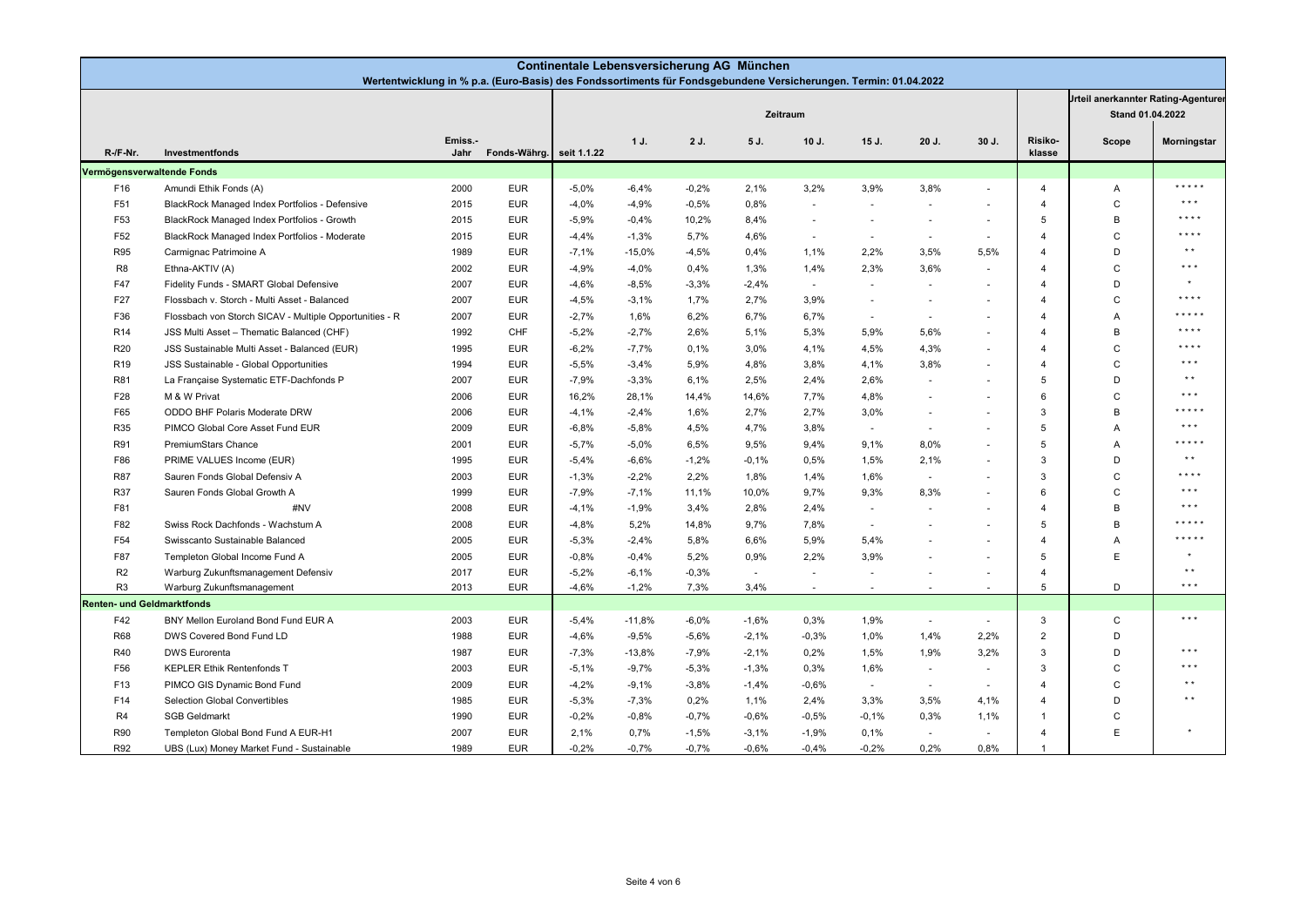|                 | Continentale Lebensversicherung AG München<br>Wertentwicklung in % p.a. (Euro-Basis) des Fondssortiments für Fondsgebundene Versicherungen. Termin: 01.04.2022 |                |              |                    |                    |               |                          |                                            |                          |                |                          |                   |                  |                 |
|-----------------|----------------------------------------------------------------------------------------------------------------------------------------------------------------|----------------|--------------|--------------------|--------------------|---------------|--------------------------|--------------------------------------------|--------------------------|----------------|--------------------------|-------------------|------------------|-----------------|
|                 |                                                                                                                                                                |                |              |                    |                    |               |                          | <b>Jrteil anerkannter Rating-Agenturer</b> |                          |                |                          |                   |                  |                 |
|                 |                                                                                                                                                                |                |              |                    |                    |               |                          | Zeitraum                                   |                          |                |                          |                   | Stand 01.04.2022 |                 |
| R /F Nr.        | Investmentfonds                                                                                                                                                | Emiss.<br>Jahr | Fonds-Währg. | seit 1.1.22        | 1J.                | 2 J.          | 5 J.                     | $10J$ .                                    | 15 J.                    | 20 J.          | 30 J.                    | Risiko-<br>klasse | Scope            | Morningstar     |
|                 | Fonds, die nur eingeschränkt und nicht für den allgemeinen Neuzugang (inkl. Umschichtung) zur Verfügung stehen                                                 |                |              |                    |                    |               |                          |                                            |                          |                |                          |                   |                  |                 |
| <b>R79</b>      | AB SICAV I International Health Care                                                                                                                           | 1995           | US\$         | $-1,2%$            | 19,4%              | 20,7%         | 16,6%                    | 14,9%                                      | 13,9%                    | 11,1%          | $\overline{\phantom{a}}$ | 6                 | Α                | * * * * *       |
| R34             | AB SICAV I Sustainable Global Thematic                                                                                                                         | 1995           | US\$         | $-11,5%$           | $-2,6%$            | 13,6%         | 15,8%                    | 13,6%                                      | 11,3%                    | 8,7%           | $\overline{\phantom{a}}$ | 6                 | Α                | * * * *         |
| R69             | ARIQON Wachstum T                                                                                                                                              | 1999           | <b>EUR</b>   | $-7,8%$            | $-5,9%$            | 2,5%          | 2,3%                     | 2,6%                                       | 2,8%                     | 2,6%           | ÷,                       | 4                 | D                | $***$           |
| <b>R75</b>      | <b>BGF Emerging Markets Fund A2</b>                                                                                                                            | 1993           | US\$         | $-11,6%$           | $-23,1%$           | $-2,9%$       | 4,7%                     | 6,4%                                       | 6,0%                     | 7,0%           |                          | 6                 | A                | * * * *         |
| <b>R55</b>      | C-Quadrat ARTS Best Momentum                                                                                                                                   | 1999           | <b>EUR</b>   | $-3,1%$            | 3,5%               | 13,5%         | 6,7%                     | 5,1%                                       | 4,8%                     | 5,2%           | ÷,                       | 5                 | D                | $***$           |
| R <sub>25</sub> | C-Quadrat ARTS Total Return                                                                                                                                    | 2001           | <b>EUR</b>   | $-6,4%$            | $-3,0%$            | 7,9%          | 5,2%                     | 3,8%                                       | 3,8%                     | 4,5%           | $\overline{\phantom{a}}$ | 4                 | $\mathsf{C}$     | * * * *         |
| F19             | DWS Qi LowVol Europe NC                                                                                                                                        | 1994           | <b>EUR</b>   | $-8,0%$            | $-1,0%$            | 7,7%          | 6,2%                     | 6,0%                                       | 6,2%                     | 5,5%           | $\overline{\phantom{a}}$ | 5                 | $\,$ B           | * * * *         |
| R70             | DWS Telemedia Typ 0 ND                                                                                                                                         | 1994           | <b>EUR</b>   | $-7,6%$            | $-6,2%$            | 6,6%          | 9,1%                     | 8,7%                                       | 9,3%                     | 8,1%           | $\sim$                   | 5                 | $\mathsf{C}$     | * * * * *       |
| R7              | Metzler Global Growth Sustainability                                                                                                                           | 1992           | <b>EUR</b>   | $-8,9%$            | 2,6%               | 15,6%         | 15,7%                    | 12,9%                                      | 11,1%                    | 9,0%           | 6,2%                     | 6                 | Α                | * * * *         |
| R45             | IAMF - Triple P Active Portfolio                                                                                                                               | 2006           | <b>EUR</b>   | $-2,6%$            | $-1,6%$            | 6,8%          | 2,3%                     | 1,5%                                       | 0,5%                     | $\sim$         |                          | 5                 | D                |                 |
| <b>R50</b>      | JSS Sustainable Equity - Europe                                                                                                                                | 1993           | <b>EUR</b>   | $-5,3%$            | $-0,4%$            | 11,6%         | 5,7%                     | 5,1%                                       | 5,3%                     | 4,7%           | $\overline{\phantom{a}}$ | 6                 | $\mathsf E$      | $\star$ $\star$ |
| <b>R58</b>      | JSS Sustainable Equity - Global Climate 2035                                                                                                                   | 1999           | <b>EUR</b>   | $-8,1%$            | 0,4%               | 12,1%         | 10,0%                    | 8,7%                                       | 8,1%                     | 6,7%           |                          | 6                 | D                | $\star$ $\star$ |
| R <sub>16</sub> | SEB Global Equal Opportunity Fund C (EUR)                                                                                                                      | 1992           | <b>EUR</b>   | $-5,0%$            | 9,8%               | 19,0%         | 10,9%                    | 9,9%                                       | 9,1%                     | 7,5%           | 4,8%                     | 6                 | D                | * * * *         |
| R33             | Templeton Global (Euro) Fund                                                                                                                                   | 1991           | <b>EUR</b>   | $-5,8%$            | $-4,2%$            | 12,7%         | 10,4%                    | 8,6%                                       | 8,1%                     | 6,8%           | 5,9%                     | 6                 | E                | $\star$ $\star$ |
| R63             | UniNachhaltig Aktien Europa                                                                                                                                    | 1998           | <b>EUR</b>   | $-6,8%$            | $-1,2%$            | 13,6%         | 8,9%                     | 7,5%                                       | 6,3%                     | 5,4%           | $\blacksquare$           | 6                 | $\mathsf{C}$     | * * * *         |
| R64             | UniGlobal                                                                                                                                                      | 1960           | <b>EUR</b>   | $-3,7%$            | 12,8%              | 22,3%         | 16,4%                    | 13,1%                                      | 12,0%                    | 10,5%          | 9,2%                     | 5                 | $\overline{A}$   | *****           |
|                 | Anlage-Depots, die aktuell zur Verfügung stehen                                                                                                                |                |              |                    |                    |               |                          |                                            |                          |                |                          |                   |                  |                 |
|                 | Continentale AktienDepot Europa                                                                                                                                |                |              | $-9,6%$            | $-7,6%$            | 7,7%          | 6,4%                     | 7,8%                                       | 8,6%                     | 8,5%           | $\sim$                   |                   |                  |                 |
|                 | Continentale AktienDepot Global                                                                                                                                |                |              | $-3,8%$            | 3,6%               | 14,3%         | 10,1%                    | 9,4%                                       | 9,4%                     | ×.             |                          |                   |                  |                 |
|                 | Continentale IncomeDepot                                                                                                                                       |                |              | $-5,4%$            | $-2,0%$            | 8,0%          | $\overline{\phantom{a}}$ |                                            |                          |                |                          |                   |                  |                 |
|                 | Continentale StrategieDepot Defensiv                                                                                                                           |                |              | $-6,0%$            | $-11,4%$           | $-3,7%$       | $\sim$                   | $\sim$                                     |                          |                |                          |                   |                  |                 |
|                 | Continentale StrategieDepot Ausgewogen                                                                                                                         |                |              | $-3,4%$            | $-1,5%$            | 5,0%          | 2,4%                     | ä,                                         |                          |                |                          |                   |                  |                 |
|                 | Continentale StrategieDepot Dynamisch                                                                                                                          |                |              | $-2,8%$            | 2,1%               | 8,5%          | 5,9%                     | 5,7%                                       |                          | $\sim$         |                          |                   |                  |                 |
|                 | Continentale ESGDepot Nachhaltigkeit                                                                                                                           |                |              | $-3,5%$            | 4,7%               | 10,8%         | ×.                       | $\sim$                                     |                          | ÷,             |                          |                   |                  |                 |
|                 | Anlage-Depots, die nur eingeschränkt und nicht für den allgemeinen Neuzugang zur Verfügung stehen                                                              |                |              |                    |                    |               |                          |                                            |                          |                |                          |                   |                  |                 |
|                 | ADIG-Depot                                                                                                                                                     |                |              | $-8,3%$            | $-9,9%$            | 1,4%          | 2,9%                     | 3,4%                                       | $\sim$                   | ÷.             | $\sim$                   |                   |                  |                 |
|                 | Continentale ÖkoDepot                                                                                                                                          |                |              | $-5,2%$            | 1,0%               | 9,7%          | 5,5%                     | 5,2%                                       | 5,3%                     | 4,8%           |                          |                   |                  |                 |
|                 | LifeTime Euro 2011                                                                                                                                             |                |              | $-28,5%$           | #ZAHL!             | #ZAHL!        | $\overline{\phantom{a}}$ | ÷.                                         | $\overline{a}$           |                |                          |                   |                  |                 |
|                 | LifeTime Euro 2009                                                                                                                                             |                |              | $-33,0%$           | #ZAHL!             | #ZAHL!        | $\sim$                   | $\sim$                                     | $\overline{\phantom{a}}$ |                |                          |                   |                  |                 |
|                 | LifeTime Global 2011                                                                                                                                           |                |              | $-1,7%$            | 4,2%               | 14,0%         | 8,0%                     | 6,9%                                       | 6,4%                     | $\sim$         |                          |                   |                  |                 |
|                 | LifeTime Global 2009<br>LifeTime Öko 2009                                                                                                                      |                |              | $-3,6%$            | 2,0%               | 11,4%<br>6,4% | 9,1%<br>8,9%             | 8,0%<br>8,4%                               | 7,2%                     | 6,4%           |                          |                   |                  |                 |
|                 | LifeTime Trend 2.13                                                                                                                                            |                |              | $-9,7%$<br>$-6,8%$ | $-7,3%$<br>$-8,7%$ | 2,4%          | 4,1%                     | 4,5%                                       |                          |                |                          |                   |                  |                 |
|                 | LifeTime Trend 2.12                                                                                                                                            |                |              | 0,1%               | 2,2%               | 9,2%          | 5,9%                     | 4,7%                                       |                          |                |                          |                   |                  |                 |
|                 |                                                                                                                                                                |                |              | $-5,5%$            | $-5,3%$            | 2,6%          | 2,6%                     | $\sim$                                     |                          |                |                          |                   |                  |                 |
|                 | Vermögensverwaltend Ausgewogen 2014<br>Vermögensverwaltend Ausgewogen                                                                                          |                |              | $-1,4%$            | 0,0%               | 3,3%          | 4,7%                     | 3,6%                                       |                          |                |                          |                   |                  |                 |
|                 | Vermögensverwaltend Ausgewogen 2013                                                                                                                            |                |              | $-5,9%$            | $-6,2%$            | 2,0%          | 2,9%                     | 2,8%                                       |                          |                |                          |                   |                  |                 |
|                 | Vermögensverwaltend Defensiv                                                                                                                                   |                |              | $-7,3%$            | $-8,8%$            | 1,9%          | 3,6%                     | 3,6%                                       | ä,                       |                | ÷,                       |                   |                  |                 |
|                 | Vermögensverwaltend Dynamisch 2013                                                                                                                             |                |              | $-5,6%$            | $-2,0%$            | 6,5%          | 4,8%                     | 4,2%                                       | $\overline{\phantom{a}}$ |                |                          |                   |                  |                 |
|                 | Vermögensverwaltend Dynamisch                                                                                                                                  |                |              | $-0,9%$            | 4,6%               | 8,6%          | 6,8%                     | 4,4%                                       | 3,8%                     |                |                          |                   |                  |                 |
|                 | Defensive managed 2011                                                                                                                                         |                |              | $-4,2%$            | $-8,6%$            | $-1,2%$       | 1,1%                     | 1,3%                                       | 1,9%                     | $\blacksquare$ | $\overline{\phantom{a}}$ |                   |                  |                 |
|                 | Balanced managed 2011                                                                                                                                          |                |              | $-6,2%$            | $-6,9%$            | 1,9%          | 2,6%                     | 2,3%                                       | 2,9%                     | 3,9%           |                          |                   |                  |                 |
|                 |                                                                                                                                                                |                |              |                    |                    |               |                          |                                            |                          |                |                          |                   |                  |                 |